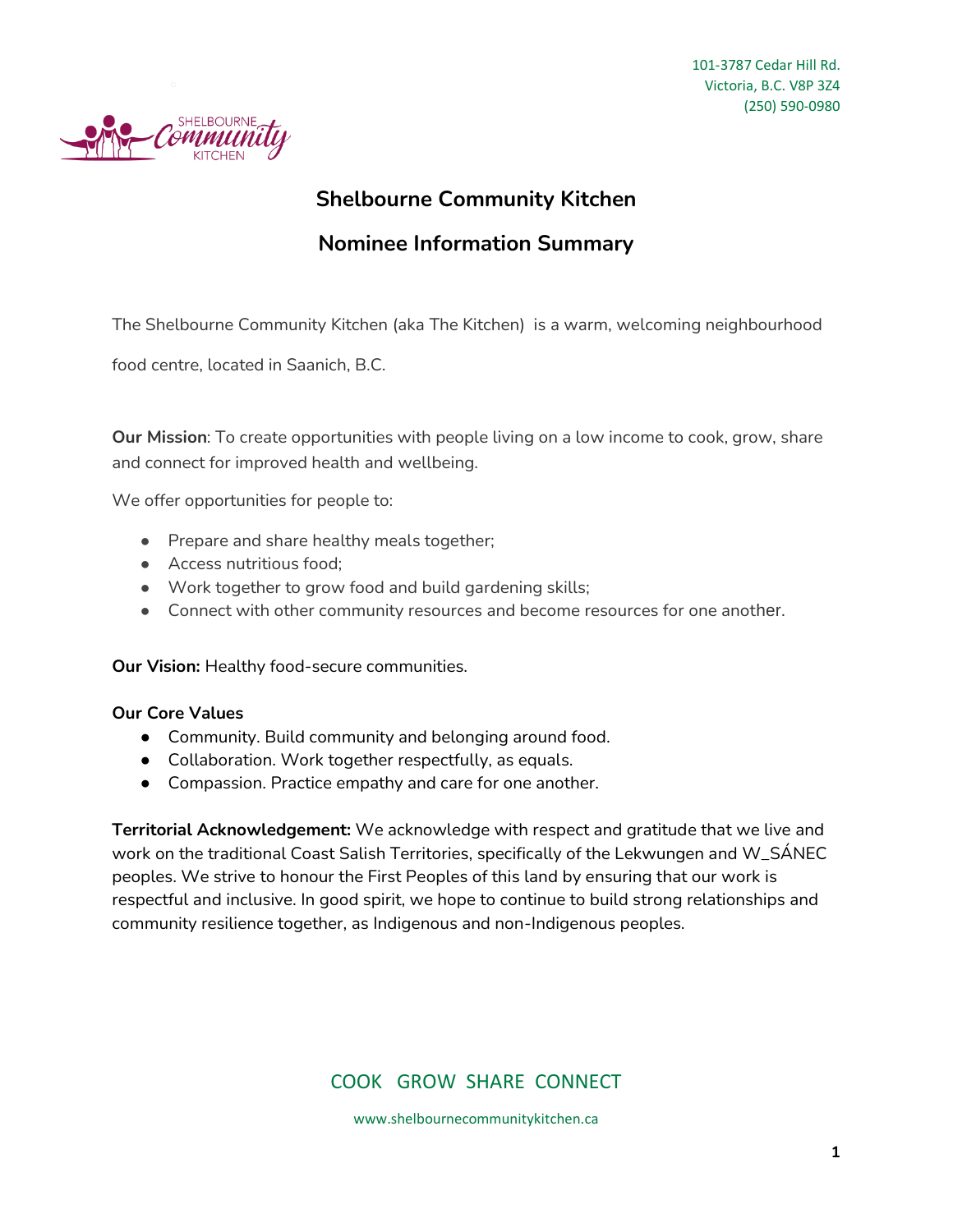

# **Frequently Asked Questions**

### **What does The Kitchen do?**

- The Kitchen provides healthy, nutritious food for low-income individuals and families
- Programs include a self-select Pantry Program, fantastic Food Skills Programs, Garden Programs and a Community Resource & Referral Service.
- The organization operates on a membership model, and actively works to identify and respond to changing member needs. Membership includes over 920 low income families and individuals who access services, and 185 registered volunteers. All members agree to abide by our code of conduct and are voting members of the society.

### **What's in it for me?**

- The Kitchen is a neighbourhood food centre—a great place to learn about growing food, cooking, and understand how Vancouver Island can promote food security while inspiring a more just and sustainable food system!
- Great People—Warm and caring! Energetic and compassionate! Committed and Friendly!
- Enjoying a sense of accomplishment as your efforts keep healthy food accessible for nearly 1,000 individuals, and help to make Saanich and the Greater Victoria area a stronger community.
- Invitations to volunteer appreciation events, open houses and tours, fundraising events and occasional programs. The food is superb!

### **What do board members do? What does The Kitchen expect from its board members?**

### **What is expected of me?**

- The Board of Directors is the legal authority of the Shelbourne Community Kitchen. The Board shapes The Kitchen's future by planning, raising funds to provide its lifechanging programs, and cooperates with other food security communities in Victoria, BC and across Canada.
- The Kitchen's Board of Directors meets once a month, and most board members also serve on at least one committee.

### COOK GROW SHARE CONNECT

www.shelbournecommunitykitchen.ca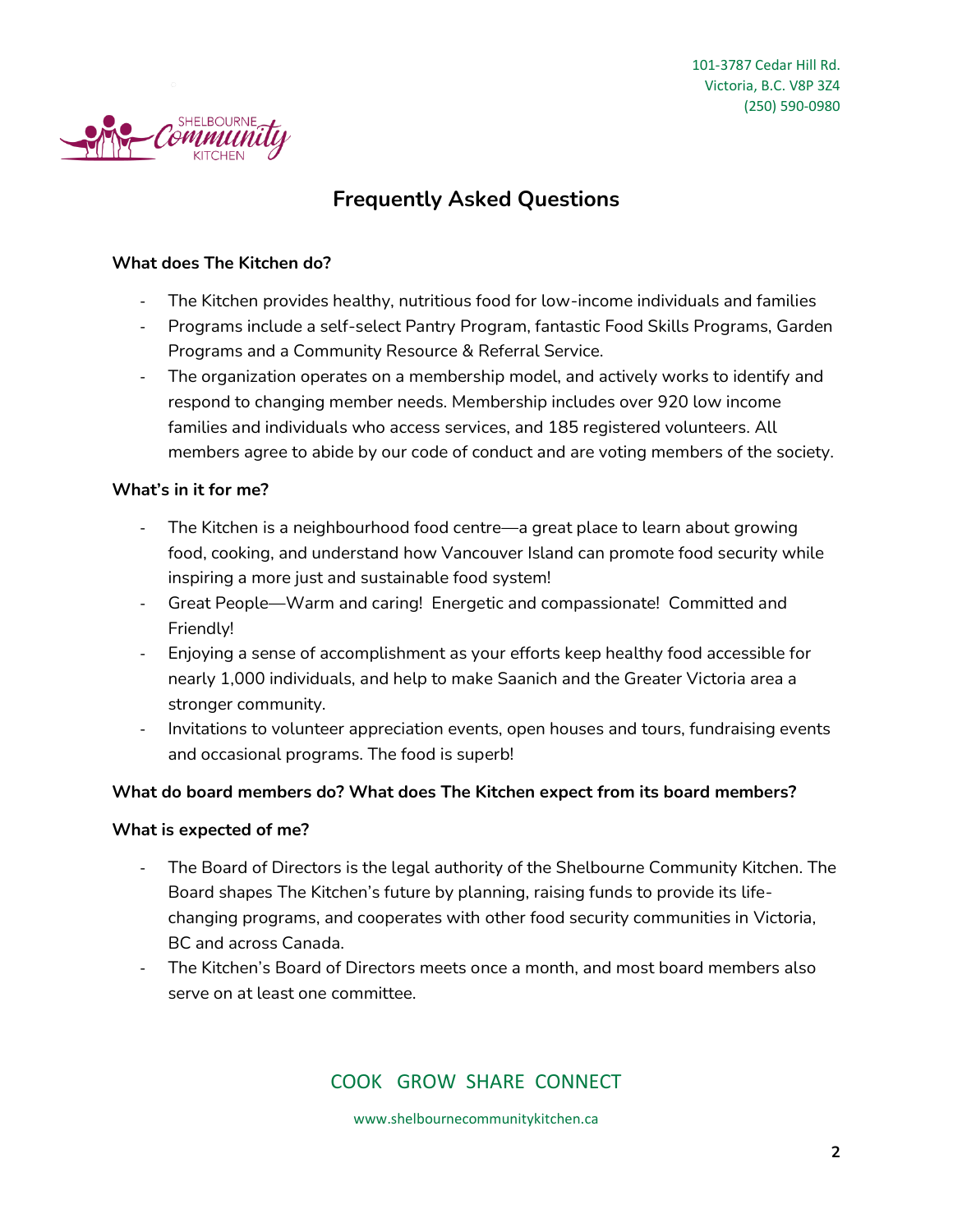

The Kitchen's directors stay informed about what's going on in The Kitchen. They are expected to ask questions and request information. Directors take responsibility for making decisions on issues, policies, and other matters**.** Directors do not stay silent if they have questions or concerns.

### **What kind of support is offered to new board members?**

- The Board offers an orientation, and everyone is prepared to assist. This year we are trying something new—assigning a mentor to each new nominee.
- We understand new board members need time to acclimatize.
- Once a month directors receive financial and programming reports.

### **What do I need to do to become a board member?**

- You will meet a group of board members who will answer your questions and provide a tour of all the aspects of The Kitchen. This group will explain the eligibility process for directors of BC Societies and assist you with each step. In the past, nominees attended a board meeting as a guest to get a sense of what the position entails.
- Board eligibility is spelled out in the BC Societies Act. In order to be eligible as a director as outlined by the Societies Act, each nominee must:
	- a. be a member of the Shelbourne Community Kitchen
	- b. be minimum 18 years of age
	- c. not have been found by any court to be incapable of managing their own affairs, or convicted of an offense in connection with the promotion, formation or management of a corporation or unincorporated entity or convicted of an offense involving fraud or is an undischarged bankrupt
	- d. review the director's position description, *Constitution and Bylaws* and the *Shelbourne Community Kitchen Strategic Plan* with a Board member prior to the AGM
	- e. complete and sign The Kitchen's *Consent for Nomination Form*
	- f. review the *Member Code of Conduct* and *Confidentiality Agreement*
	- g. present a current and clear Criminal Record Check at least 14 days prior to the AGM
	- h. disclose any conflict of interest

### COOK GROW SHARE CONNECT

www.shelbournecommunitykitchen.ca